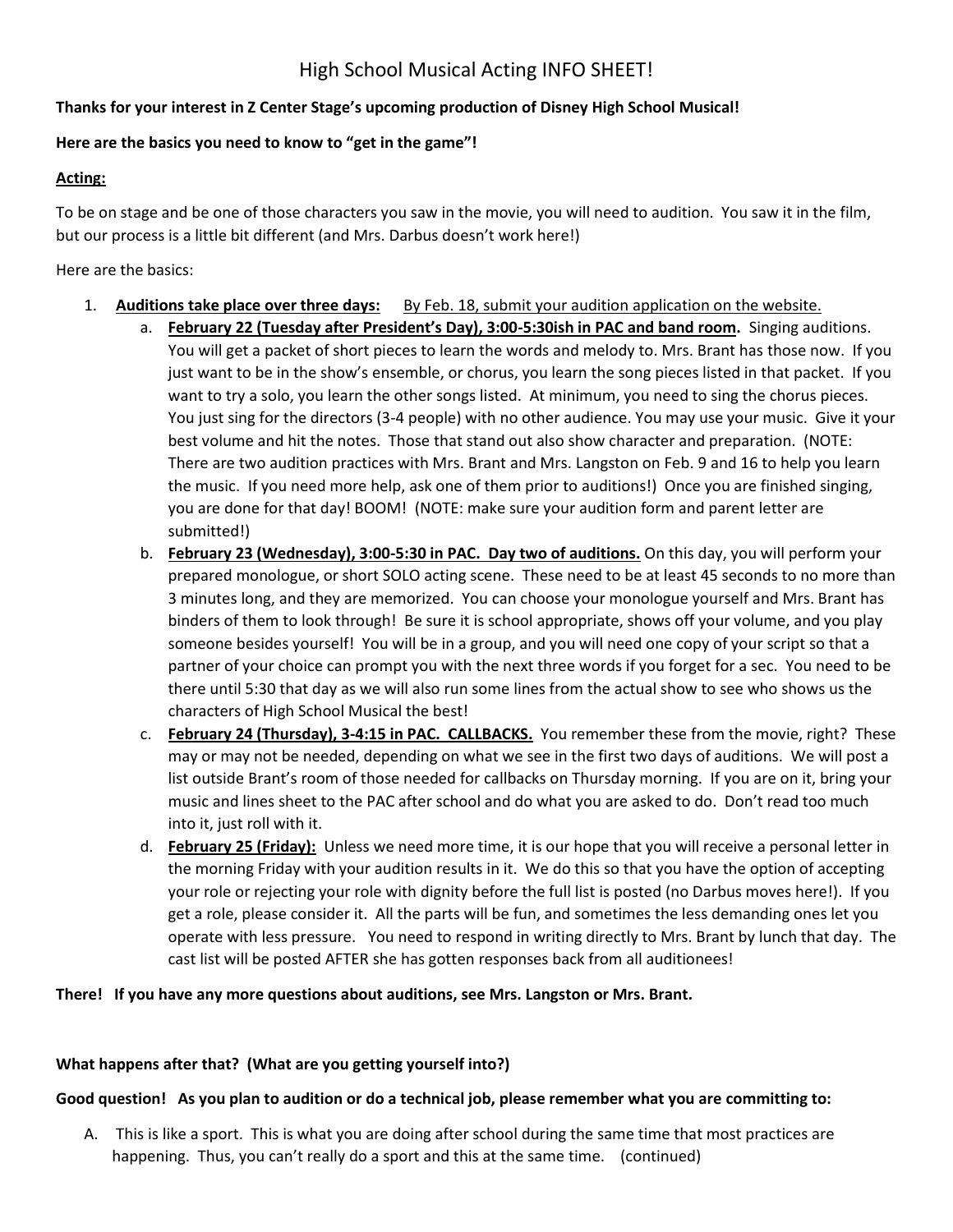- B. You also need to keep your grades up so you are eligible! Mrs. Brant will check grades before auditions and failing grades will have an impact on your results. Get those caught up—cuz that is your real job here, right?
- C. You will be busy. If you are cast in a role or job, you will have plenty to do and learn, and you will be busy through the whole production. We do not cast someone to be the tree in scene three and then sit around the rest of the show. Waste of your abilities!
- D. AND…because of that…YOU NEED TO BE AT REHEARSALS ON TIME. WE have about 7.5 weeks to get High School Musical ready to perform for our community. We use ALL of that time. So, be prepared to stay after school from 3-5:15 every day from February 28-April 22, and then for tech week and dress rehearsals it will be 3-6:30 until May 5.
- E. You need to be able to do the show May 5, 6, 7 and 12, 13, 14. Most shows will be in the evening, though there may be a matinee performance on either May 7 or 14 (Saturday) TBD. Be able to work family and work schedules around these dates.
- F. Be ready to have comfortable clothing and good shoes for rehearsals. Actors have a lot of dance rehearsals, and techs need safe clothing for working with tools and paint.
- G. Be ready to have fun, learn, and really make this your own. Once we get to performance time, IT IS YOU that is doing the show, not the directors. You need to always be aware of that endgame and know that we go for excellence around here.
- H. There will be a few Saturday workdays scheduled. While you are not required to be there, it is expected that you do your best to be there to make sure we get what we need to do finished! There will be a schedule so you know when things are happening and can plan accordingly.

# **So, you ready to get into the game and be part of something really fun? YES? OK, then do these:**

\_\_\_\_Get your music packet. We will have accompaniment tracks on the website so you can learn to sing along! Find a monologue acting scene. You can do this online, or in Mrs. Brant's room. Ask if you need help. Get copies of it (please leave the original in Brant's binders!) and start memorizing it. Work out some movements that go with what is happening and its setting.

Fill out the form on the website to apply for auditioning. (REQUIRED BY FEB. 18)

\_\_\_\_Come to audition practices (2/9 and 2/16) and nail that singing and monologue down.

\_\_\_\_Keep those grades up! Be passing all classes by auditions.

Double check your schedule with your family/employer so you can meet requirements for rehearsals and the show.

Come to auditions and see how it rolls!

We are looking forward to working with you and having fun with this awesome production!